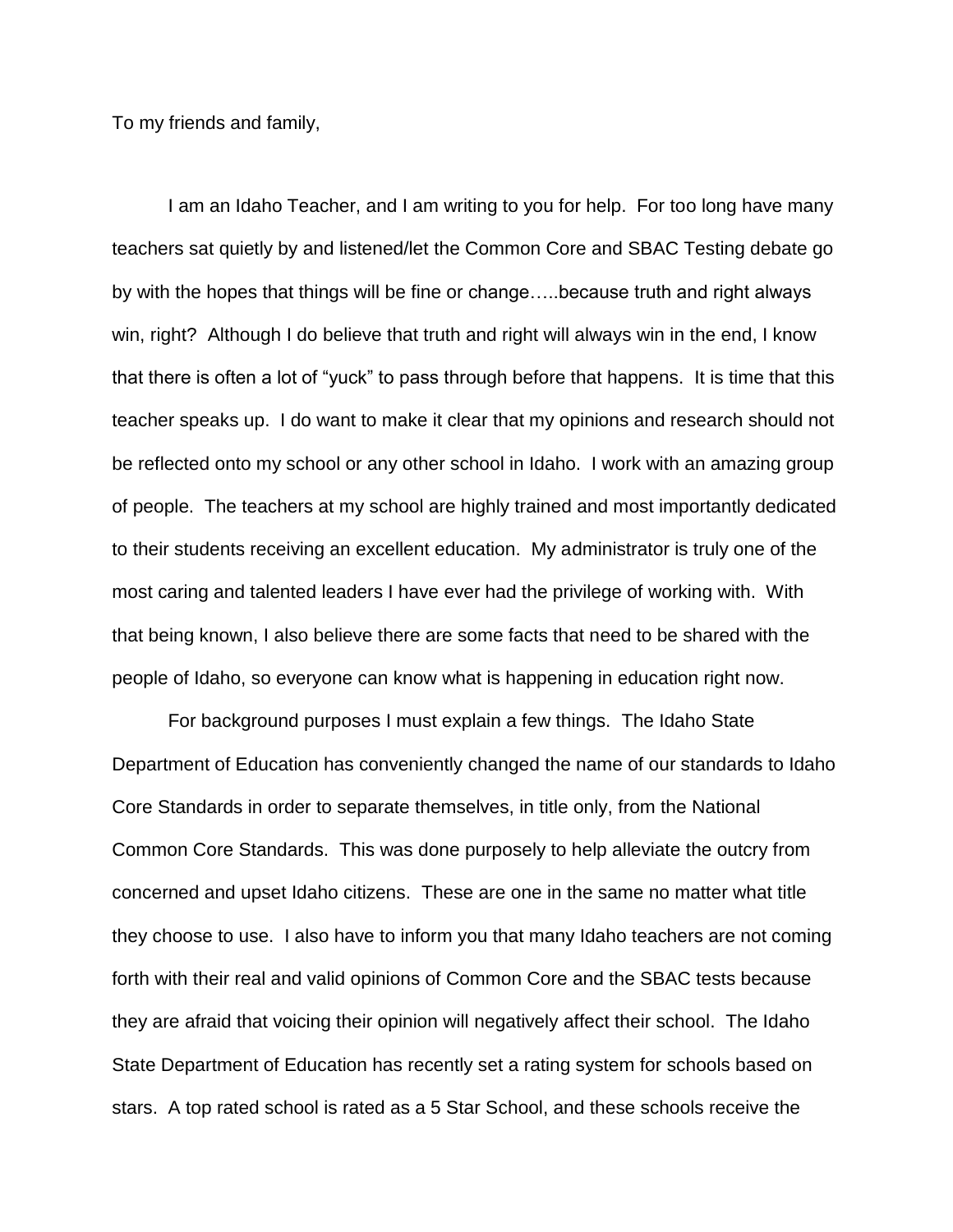most "bonus" money at the end of the year. As the star ratings go down, so does the money. All schools in Idaho were told that they had to have at least 95% of all their students participate in the SBAC tests this year, or their star rating would be dropped by 2 stars. Because of the fear of losing money, many teachers have been told not to say anything about Common Core or SBAC testing in fear that parents would revolt, withholding their kids from testing.

On the Idaho Department of Education's website, there is an ["Idaho Core](http://www.sde.idaho.gov/site/common/toolkit.htm)  [Standards Communications Toolkit"](http://www.sde.idaho.gov/site/common/toolkit.htm) which holds several documents to help administrators and educators deal with parents who try to "opt out" of the test on behalf of their children. One of these documents is titled, "Talking Points for Questions on Opting Out," and a link to it can be found [HERE.](http://www.sde.idaho.gov/site/common/docs/Talking%20Points%20and%20Sample%20Letter%20for%20Questions%20on%20Opting%20Out.pdf) A sample letter within this document is provided to administrators to give to parents who want to opt out. It states, *"According to a ruling from the Idaho Attorney General's office, instruction and assessment of the Idaho Core is covered in the State of Idaho's "rules of thoroughness"…..Therefore, the only way that a parent/guardian could opt out of the assessment would be to home school their child or place them in a private school/parochial school…."* You can read the sample letter in its entirety [HERE.](http://www.sde.idaho.gov/site/common/docs/Talking%20Points%20and%20Sample%20Letter%20for%20Questions%20on%20Opting%20Out.pdf)

I write my letter now because my students just recently took the "field" SBAC (Smarter Balanced Assessment Consortium) tests that Idaho uses to assess the use of the Common Core Standards. My students began the SBAC test within the first hour of the school day, they tested until lunch and then had to resume the test directly after lunch. At the very end of the school day (the exact time to dismiss for busses), I still had several students who were not finished. My elementary students had spent over 5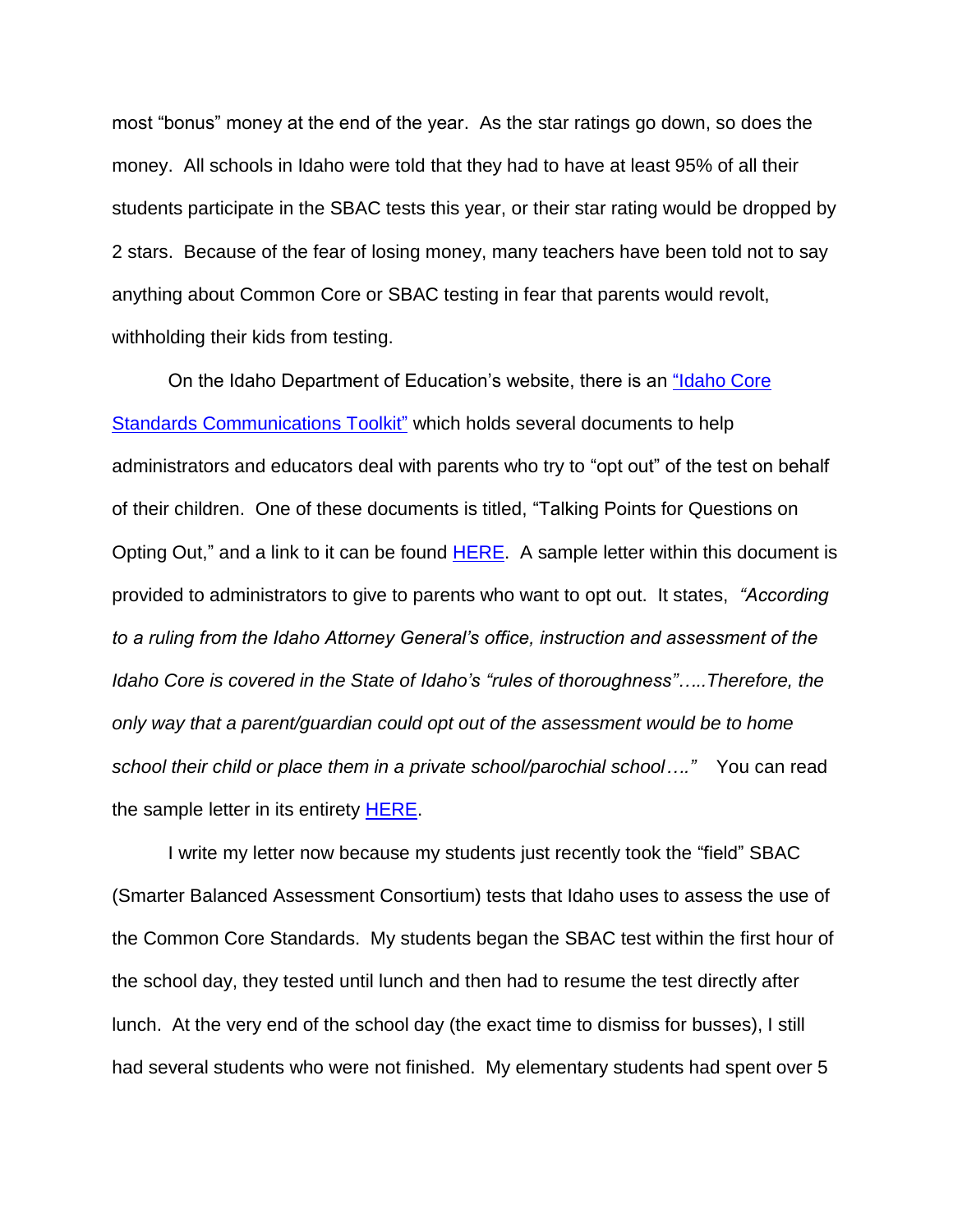hours testing, only having a break for lunch. This test was only 1 of 2 that my students (and all 3rd - 6th grade students at my school) were required to take. Currently, the required tests are in Math and English Language Arts.

Although the 5+ hours of testing elementary students was bad, it is not the worst of the Common Core and SBAC tests. In the morning of the first test, I was notified that teachers were not allowed to look at the computer screens and see what was on the test. I was told to position myself in the room for the entire day so that I could not see any of my students' computer screens. I was horrified that I, whom parents trust to protect, teach and take care of their children during the day, was told I couldn't even see the topics my students were reading about or the questions they were being asked.

At lunchtime my students were dismissed, and I had the opportunity to speak to another staff member who I discovered is also another "silent" educator. She asked me if I had taken the opportunity to read through some of the [sample ELA \(English](https://login4.cloud1.tds.airast.org/student/V30/Pages/LoginShell.aspx?c=SBAC_PT)  [Language Arts\) SBAC testing items](https://login4.cloud1.tds.airast.org/student/V30/Pages/LoginShell.aspx?c=SBAC_PT) on-line. I had briefly glanced through them but did not read them thoroughly. She shared that her biggest concern was that several of the questions were based on inference (meaning how does the student feel, think or respond to the situation) and not factual information that can be found in a text. Right as she said this, my mind was brought back to some documents and resources I had read last year concerning Common Core.

The most prevalent resource in my mind was a letter written by a Doctor of Clinical Psychology by the name of Dr. Gary Thompson. He, being on the more liberal side of issues, was asked to research and give an unbiased opinion on the Common Core State Standards which were being adopted by many of the US States at the time.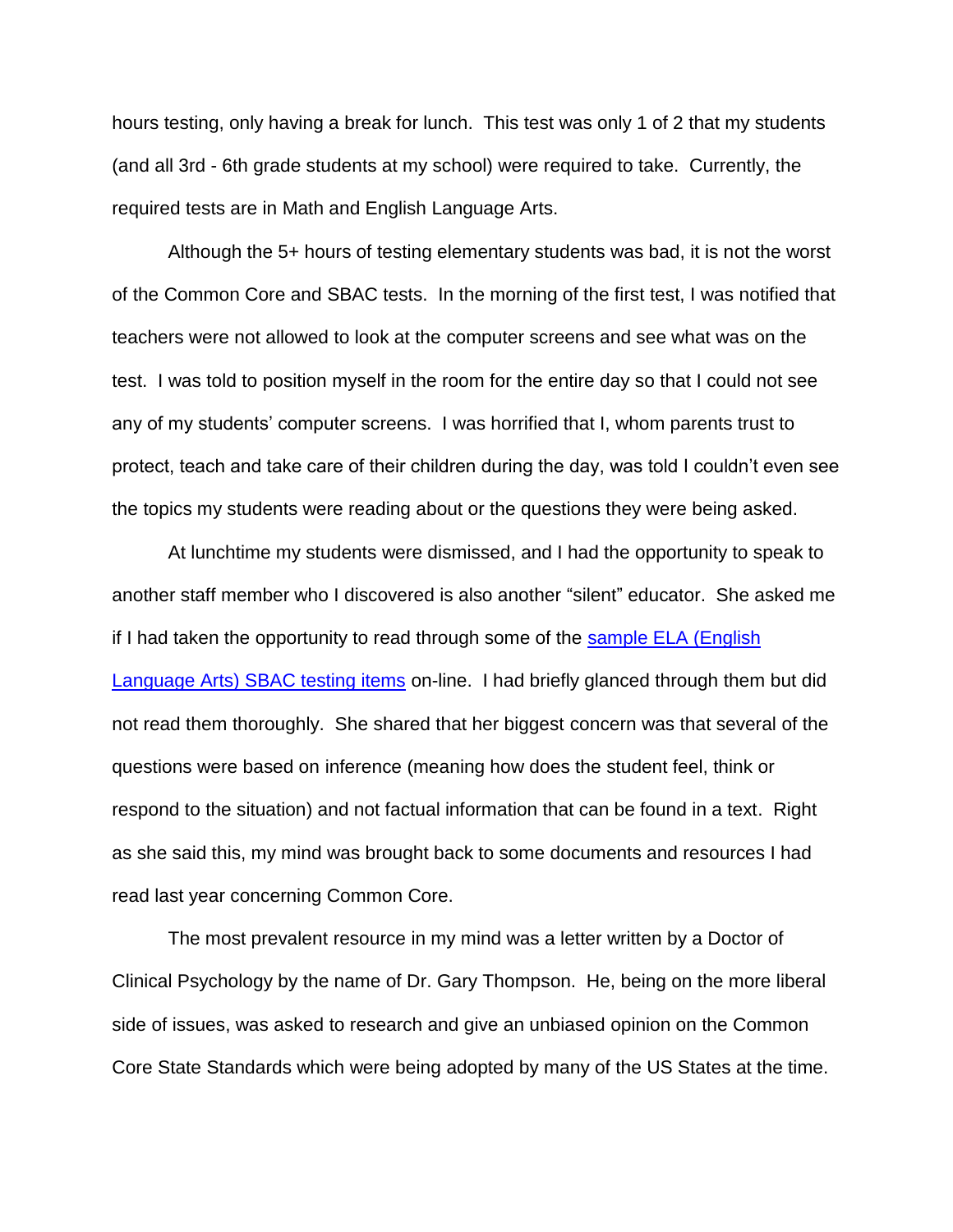His letter can be found [HERE.](http://truthinamericaneducation.com/common-core-state-standards/a-mental-health-professionals-perspective-on-the-common-core/) PLEASE READ HIS LETTER. Dr. Thompson states, *"*According to the U.S. Department of Education, CCSS will authorize the use of testing instruments that will measure the "attributes, dispositions, social skills, attitude's and intra personal resources" of public school students under CCSS (USDOE Feb, 2013 Report). In a nutshell, CCSS simply states that it will develop highly effective assessments that measures….well….almost "everything." He goes on to say, *"*The accuracy of psychological testing has grown in the past 10 years to astonishing levels. The same tests used in our clinic for assessments, are used in part by federal law enforcement agencies, the military, local police departments, and the Central Intelligence Agency. (Interesting enough, these agencies are also interested in finding out about alleged terrorist's, serial killers, or airline pilots "attributes, dispositions, social skills, attitudes and intra personal resources"). When placed in the "right" hands of trained mental health professionals, psychological testing can save lives. Placed in the "wrong" hands, psychological testing can ruin lives as well as cause psychological trauma to people if they have knowledge that their results were used for nefarious purposes." I

encourage everyone to read his letter to fully understand why it is so dangerous to allow government or any entity the right to measure the "attributes, dispositions, social skills, attitudes and intra personal resources" of our children. Our students are being required by law to participate in psychological testing (psychometric testing); and I encourage everyone to log into these sample questions and see for themselves. (I can't speak of the actual tests because I was not allowed to look at any part of these tests.) I do understand that many would look at the test questions (which are also being termed stimulus/stimuli by SBAC) and not understand how some questions could be considered psychometric, but I know firsthand that students answer questions based on their belief system, thought patterns, home atmosphere and personality. In a class of 25 students,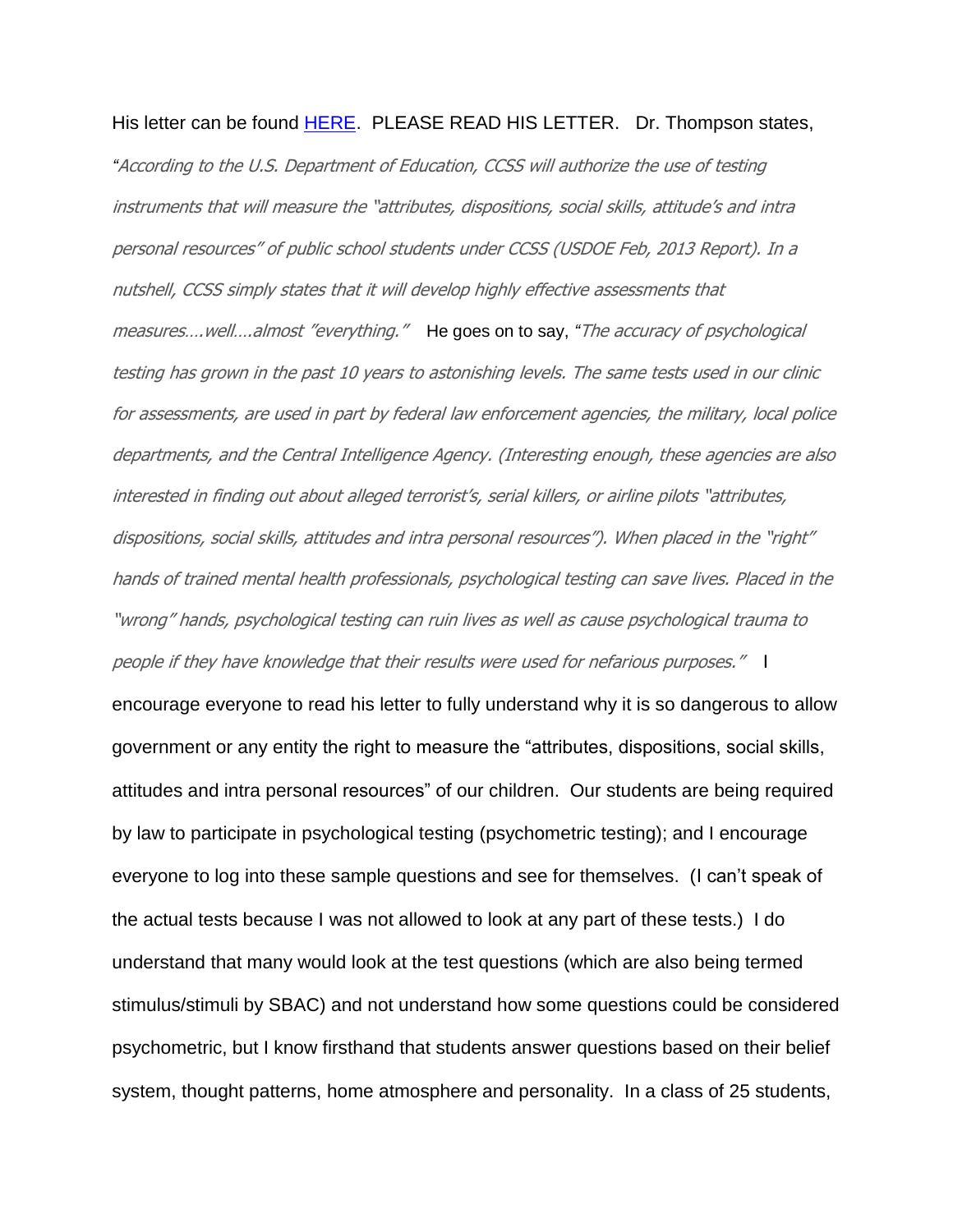a teacher will get 25 different answers to a question requiring a written response, and trained professionals can read these responses and tell you a lot about the child who wrote them.

I need to digress a little and share some important information that people will need, to understand the next portion of my letter. In 2009, The "Reinvestment and Recovery Act (better known as the Stimulus Package) was put into place. In this very long and tedious document (not written by our elected officials but by special interest groups), states were allotted \$250 million in grant money if they were to implement a state "longitudinal data system" (SLDS). This information can be found in the [Reinvestment and Recovery Act](http://www.gpo.gov/fdsys/pkg/PLAW-111publ5/pdf/PLAW-111publ5.pdf) under the section Title XIV "State Fiscal Stabilization Fund" on pg. 169 of the internet document (on page 123 STAT. 283 of the Law). It states, "(3) IMPROVING COLLECTION AND USE OF DATA.—The State will establish a longitudinal data system that includes the elements described in section 6401(e)(2)(D) of the America

COMPETES Act (20 U.S.C. 9871)."

(4) STANDARDS AND ASSESSMENTS.—The State— (A) will enhance the quality of the academic assessments it administers pursuant to section  $1111(b)(3)$  of the ESEA (20 U.S.C.  $6311(b)(3)$ ) through activities such as those described in section 6112(a) of such Act (20 U.S.C. 7301a(a)); (B) will comply with the requirements of paragraphs  $(3)(C)(ix)$  and  $(6)$  of section 1111(b) of the ESEA (20 U.S.C. 6311(b)) and section  $612(a)(16)$  of the IDEA (20 U.S.C.  $1412(a)(16)$ ) related to the inclusion of children with disabilities and limited English proficient students in State assessments, the development of valid and reliable assessments for those students, and the provision of accommodations that enable their participation in State assessments;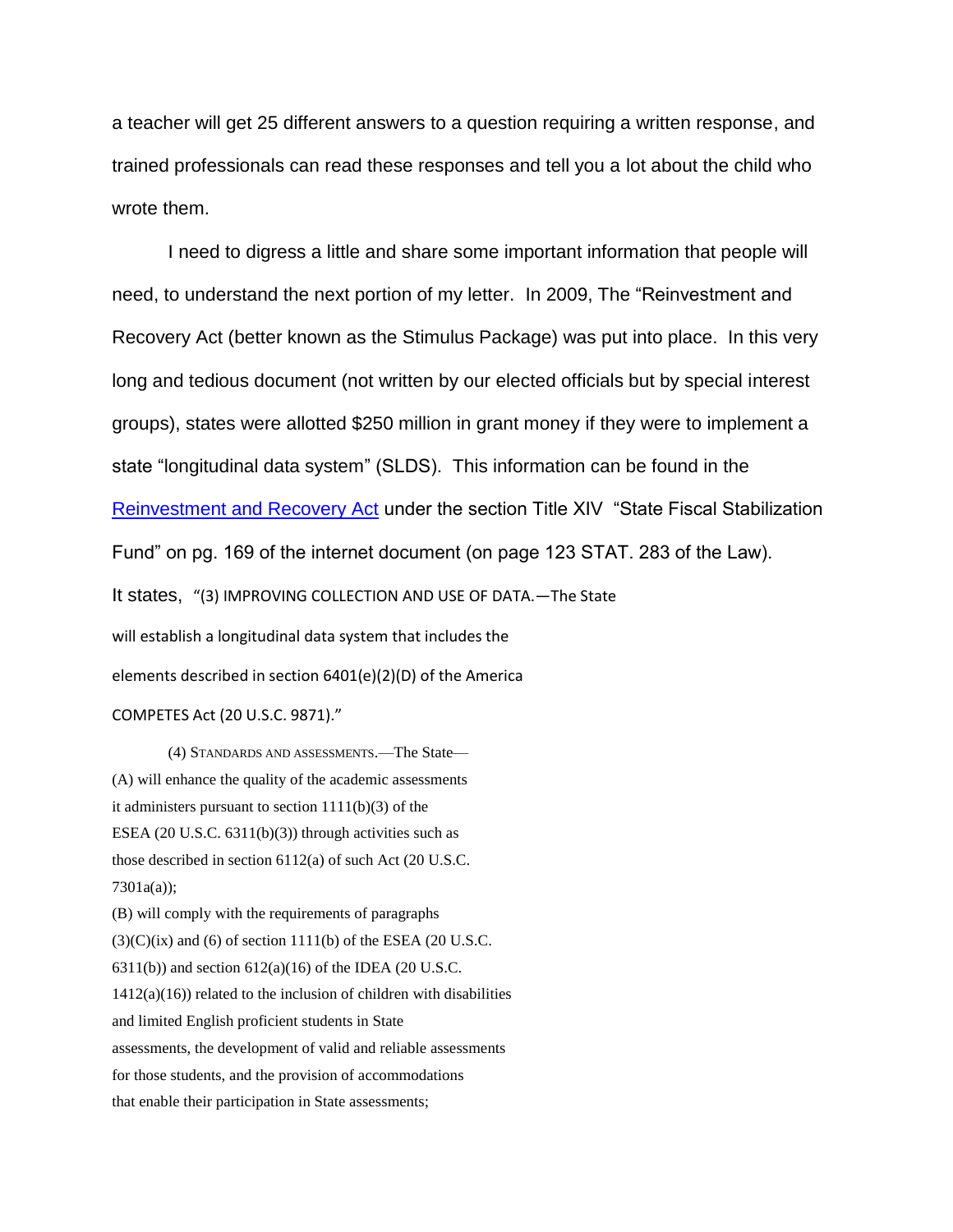(C) will take steps to improve State academic content standards and student academic achievement standards consistent with section  $6401(e)(1)(9)(A)(ii)$  of the America COMPETES Act."

This [Fact Sheet](http://www2.ed.gov/programs/slds/factsheet.pdf) provided by the federal government can be a quick guide to understanding the basics of a "Statewide Longitudinal Data System" (SLDS) and their 12 required elements. A quote directly from an additional federal government website stating the purpose of these [SLDS:](http://www2.ed.gov/programs/slds/factsheet.html)

## *"Purpose:*

*The program provides grants to states to design, develop, and implement statewide P-20 longitudinal data systems to capture, analyze, and use student data from preschool to high school, college, and the workforce."* 

It is important for everyone to understand that these SLDS are created and used to track kids from Kindergarten through high school and then on through college or technical training and into the work force. This is not a typical educational data base. This is created to follow these kids even after they become adults and to know how they think, feel and what they may become.

Idaho's choice of "State Longitudinal Data System" is ISSE (Idaho System for Educational Excellence) and powered by SchoolNet. SchoolNet is owned by Pearson. It appears to me that ISEE was created as a **portal and official title** of Idaho's "State Longitudinal Data System," but it is SchoolNet that holds all of the stored data. A few years ago, the Idaho State Department of Education put on a supposed tech conference

and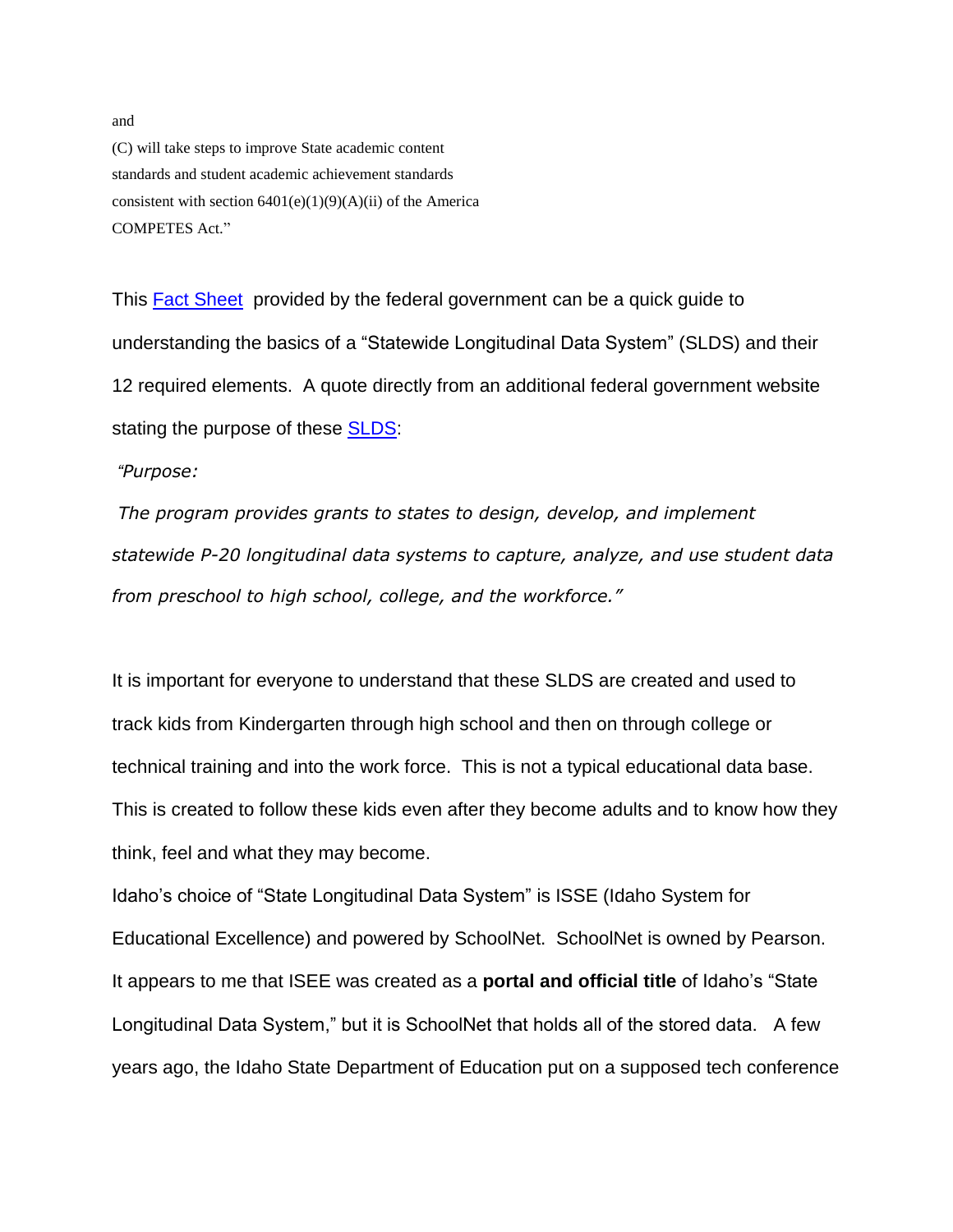in Boise that touted the "Flipped Learning" idea. However, it ended up being a hoorah session for SchoolNet and Pearson. Bags, cups and other trinkets were given out for free, and the message of the conference was 'Tom Luna has created this amazing data center to help Idaho Education become better.'

[SchoolNet](http://www.schoolnet.com/) is a company, owned by Pearson, created to help states come into compliance with having a "state longitudinal data system" therefore helping Pearson to make money, gain data and to help states get their promised federal grant money. To reiterate, Idaho has chosen ISEE/SchoolNet to collect and maintain our students' data from Kindergarten through Highschool and College and into the Workforce (adulthood).

Back to my class' testing experience… In our afternoon session of testing I had the feeling I should check my students' ID #s in SchoolNet (Idaho refers to student ID#s as [EDUID\)](https://apps.sde.idaho.gov/EDUID) and compare them to the log-in information that each student must input before taking the SBAC tests. Sure enough, each students' ID # from SchoolNet was used to log into the test. I then thought about the continual promise to teachers and parents alike that the SBAC tests taken this spring would not be scored/shared in any way; this was just to be a test of the test. It appears to me now that this may have been a deceptive promise. I do believe that these tests are being used to provide data on each child who takes them. Why else would they need to have students input their Students ID#s that were created for use on the "State Longitudinal Data System," (ISEE/SchoolNet) that Idaho chose to use? Someone somewhere is seeing all the data and, from the information we have learned about psychometric testing, we know that a lot can be discovered about each child in this way. I will go as far to say that I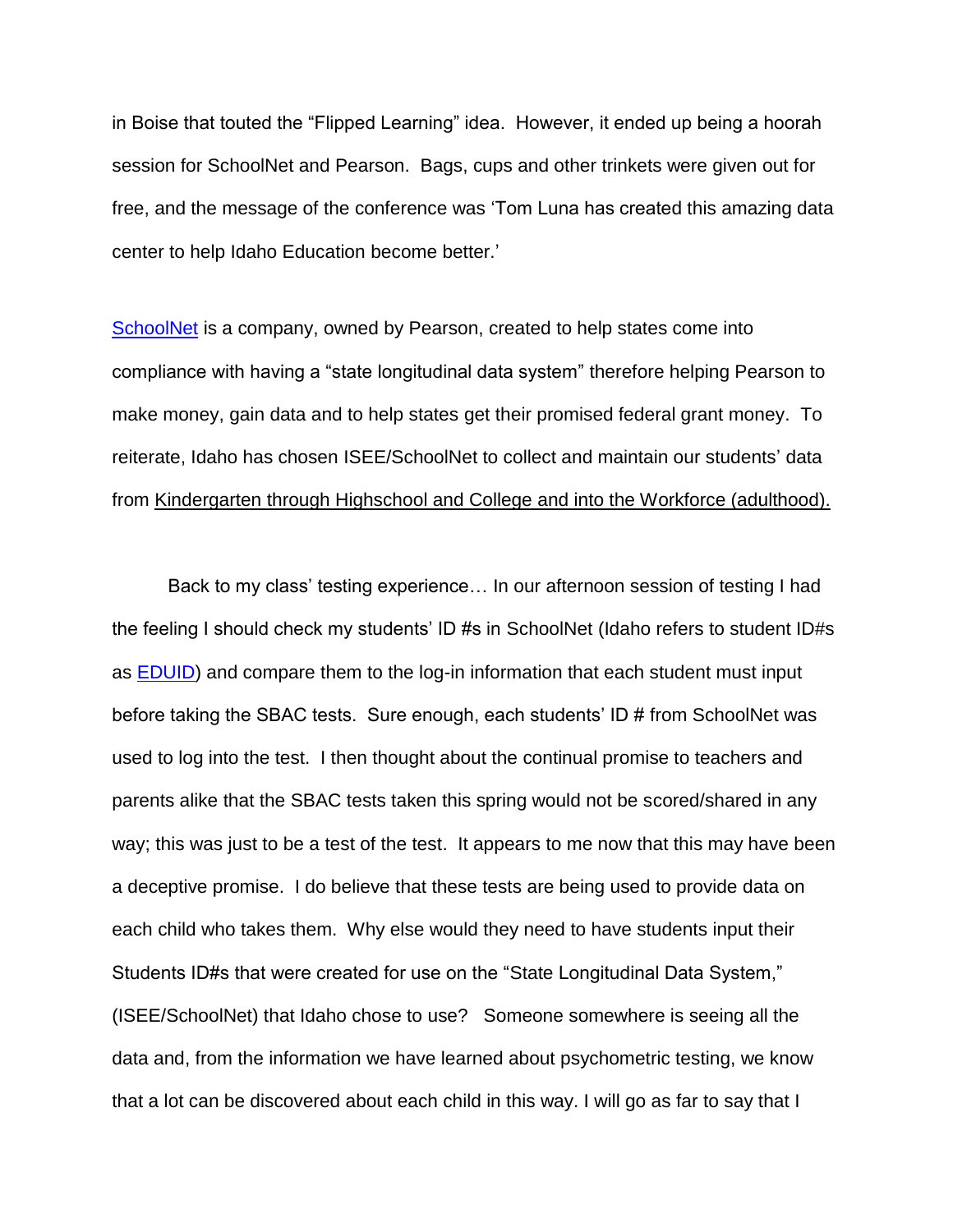believe our students can be and probably are being profiled according to their responses. --As a side note, parents should know that when their children are logging in to an on-line math program called, "Think Through Math" --which the State of Idaho has paid for every child in Idaho to have access to for free--, these accounts are created by their teachers who are required to set them up by using the student ID #s in our "State Longitudinal Data System," ISEE/SchoolNet. Any child who is using this program is most likely have their data gathered in this regards as well. Also, a popular on-line education tool among teachers called "Edmodo" also seems to be following suit in the data collection arena in the name of Common Core. Students are regularly asked to identify how they "feel" about a question or assignment, and a new program called "Edmodo Snapshot" involves the agreement of a "3rd Party" to have access to a child's Edmodo account and information.--

When my students' testing day ended because of the need to get my kiddos out the door and to their busses, I was on the verge of tears. These amazing students in my class looked like lifeless little spirits; they were so exhausted. I tried to tell them that they had done a great job, but I just couldn't say it without crying. I simply had to ask them to line up to prepare to go home. I honestly was sick about the fact that I had just participated in the day's events. I went home and cried. I promise parents all the time that I will keep their children safe and treat them in the highest regard. This day I failed. I felt like my hands were tied.

This is my story, and the help I am asking for is that, if possible, you share my perspective as a teacher and that you do your own research on these topics. I am a mom, wife, daughter, sister, aunt, teacher, friend and Christian. I believe there are